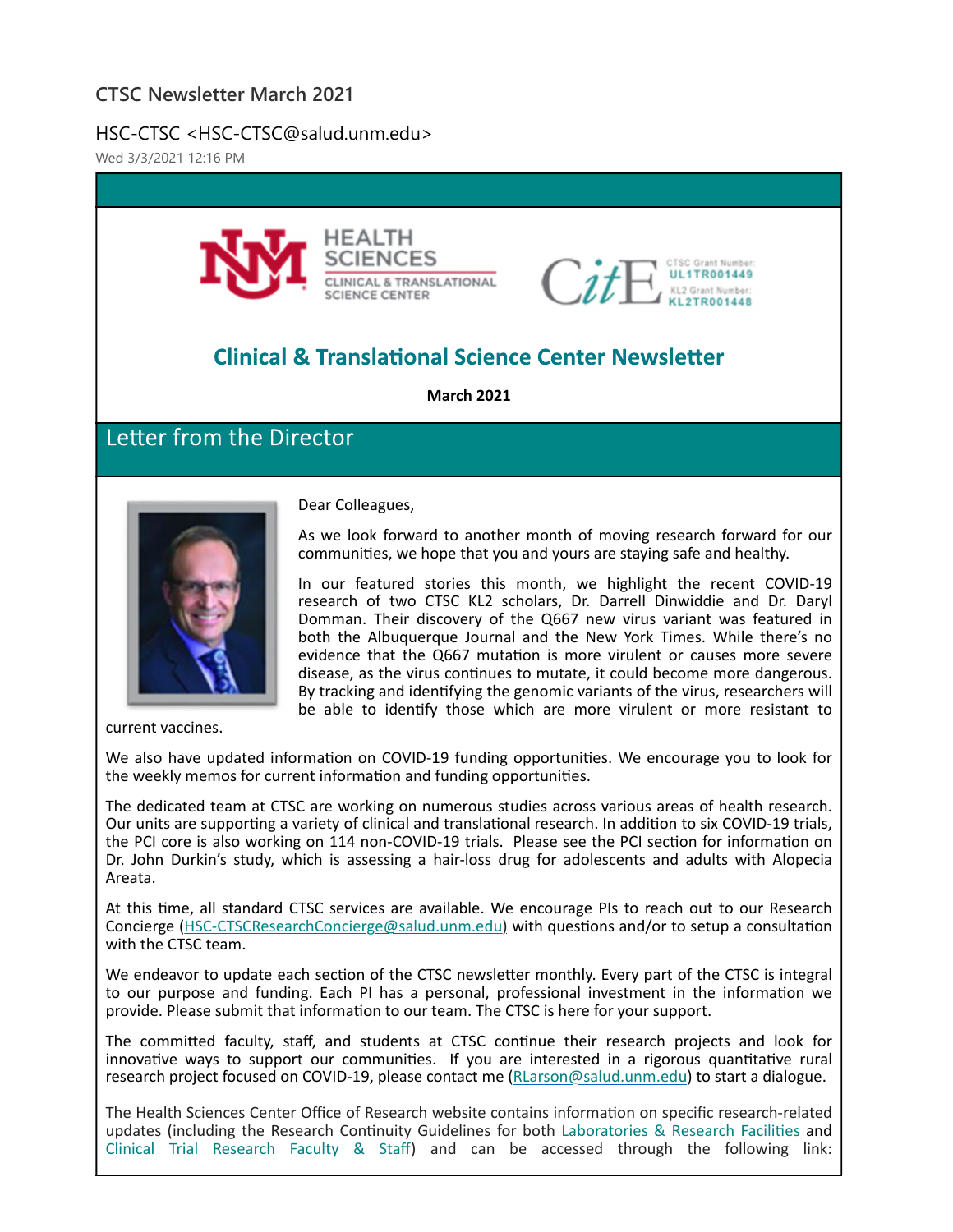https://hsc.unm.edu/research/.

We encourage everyone to to sign up for the COVID-19 vaccine, you may use this link: https://cvvaccine.nmhealth.org/. Please remember to maintain good COVID safety habits, including social distancing and masking, even if you have received the vaccine.

Should you have any questions about our assets and services, please contact the CTSC Research Concierge at HSC‐CTSCResearchConcierge@salud.unm.edu. If you have any issues finding the information that you need, please reach out to the CTSC Newsletter Team and they will get back to you.

As always, thank you so much for your continued support of the Clinical & Translational Science Center!

Warm regards,

Richard S. Larson, MD, PhD PI, CEO and Director, Clinical & Translational Science Center **CTSC Leadership** 

**CTSC Director, CEO & Principal Investigator:** Richard S. Larson, MD, PhD **Associate Director, CTSC:** MaƩhew Campen, PhD **Associate Director, CTSC**: Nancy Pandhi, MD, PhD, MPH **Chief AdministraƟve Officer:** Carla Cordova, MPH **AdministraƟve Component Director:** Beth Tigges, PhD, RN, PNP, BC **Tracking & Evaluation Module Lead:** Beth Tigges, PhD, RN, PNP, BC **Quality & Efficiency Module Lead:** Beth Tigges, PhD, RN, PNP, BC **InformaƟcs Component Director:** Christophe Lambert, PhD **Community & CollaboraƟon Component Director:** Mark Unruh, MD **Community Engagement Module Lead:** Nancy Pandhi, MD, PhD, MPH **CollaboraƟon and CommercializaƟon Module Lead:** Eric Prossnitz, PhD **TranslaƟonal Endeavors (TE) Component Director:** Christopher AbboƩ, MD **TranslaƟonal Workforce Development (TWD) Module Lead:** KarleƩ Parra, PhD **Pilot TranslaƟonal & Clinical Studies (PTC) Module Lead:** Corey Ford, MD, PhD **Research Methods (RM) Component Director:** Mark Unruh, MD **BiostaƟsƟcs, Epidemiology & Research Design (BERD) Module Lead:** Mark Unruh, MD **Regulatory Knowledge & Support (RKS) Module Lead:** Corey Ford, MD, PhD **Hub Research Capacity (HRC) Component Director:** Nancy Pandhi, MD, PhD, MPH **IntegraƟon of Special PopulaƟons (ISP) Module Lead:** Nancy Pandhi, MD, PhD, MPH **Participant Clinical Interactions (PCI) Director:** Christopher Abbott, MD **Network Capacity (NC) Component Director:** Hengameh Raissy, PharmD **Trial InnovaƟon Network (TIN) Module Lead:** Hengameh Raissy, PharmD **Drug Discovery & Repurposing Core Lead:** Hakim Djaballah, PhD **Opioid‐Use PopulaƟons with IntegraƟon, Outreach, InformaƟcs, and Drug Discovery (OPIOIDD) Module Lead**: Kimberly Page, PhD, MPH **KL2 Mentored Career Development Component Director:** MaƩ Campen, PhD **Clinical Laboratory Medical Director:** Qian‐Yun Zhang, MD, PhD

### **Featured Stories**

#### **UNM Researchers Discover New MutaƟon of Coronavirus**

Research by two KL2-affiliated investigators, Daryl Domman, PhD, and Darrel Dinwiddie, PhD, has uncovered a COVID-19 variant, Q677. Dr. Dinwiddie, an assistant professor in the Department of Pediatrics, is a graduate of the KL2 program. Dr. Domman, an assistant professor in the Center for Global Health, is a current KL2 program scholar. The Q677P variant was discovered while conducting genomics surveillance and sequencing of virus samples collected in New Mexico.

The mutation, which was noticed in New Mexico and Louisiana in late 2020, does not appear to be any more dangerous than prior mutations. This variant seems to be scattered across the United States, and also appears to have arisen independently in other countries.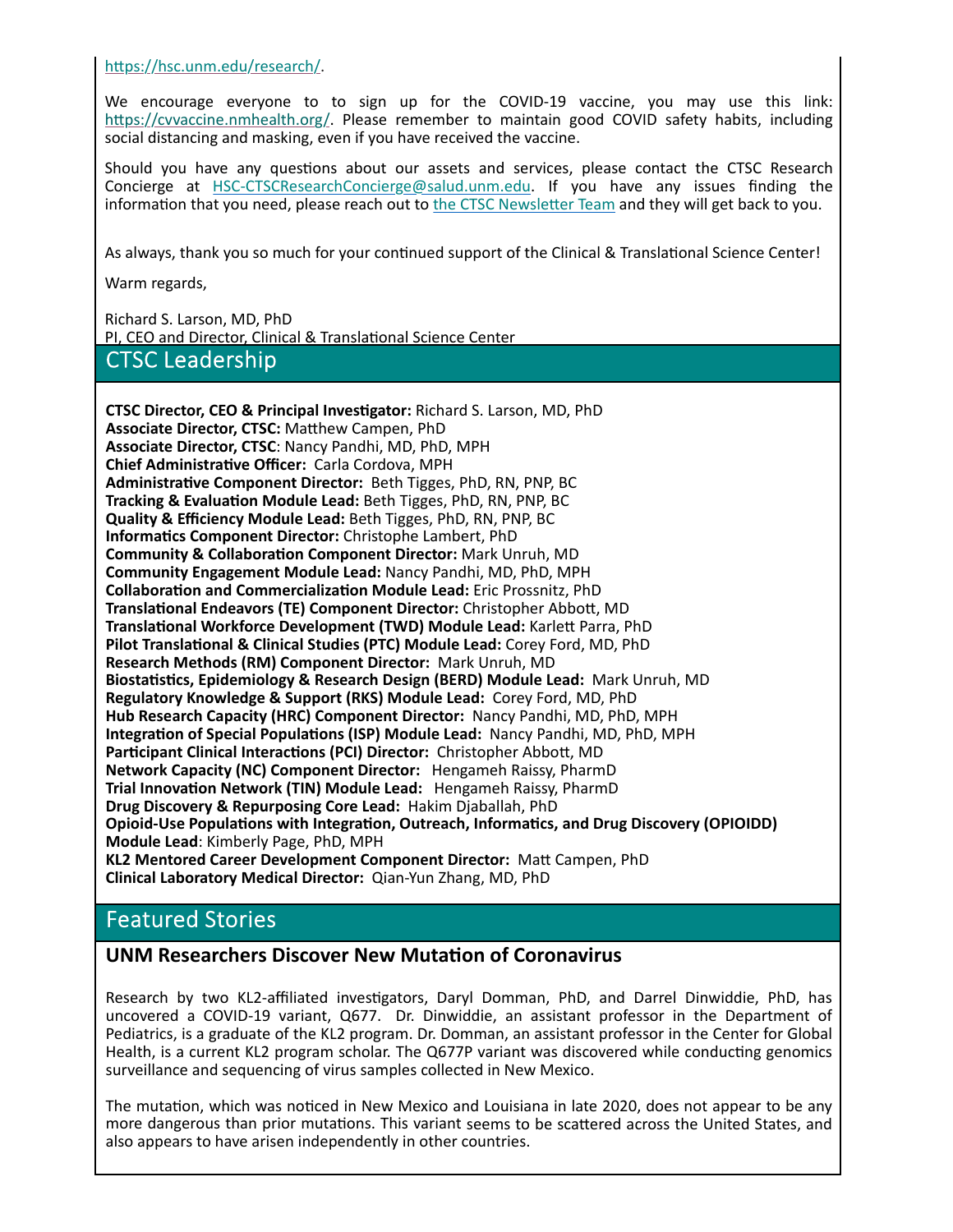News of the discovery was featured in both the Albuquerque Journal and the New York Times.

### **Funding OpportuniƟes Specific to COVID‐19**

There are several significant funding opportunities available through the CTSC to address the COVID-19 pandemic. CTSC monitors these opportunities for our HSC Faculty on a weekly basis and includes additional information from the NIH COVID-19 funding site for your convenience.

Some of these funding opportunities require an active grant or cooperative agreement. They may also need a Letter of Support from Dr. Larson, the CTSC PI. Please contact Michelle Parra (MMParra@salud.unm.edu) if you are interested in applying for any of the COVID‐19 funding opportunities listed below.

| <b>Title</b>                                                                                                                                                                                    | <b>Notice</b><br><b>Number</b> | Organization(s) | Release<br><b>Date</b> | RFA/PA/<br>PAR#                                                                         | <b>Expiration</b><br><b>Date</b> | <b>Activity</b><br>Code(s) |
|-------------------------------------------------------------------------------------------------------------------------------------------------------------------------------------------------|--------------------------------|-----------------|------------------------|-----------------------------------------------------------------------------------------|----------------------------------|----------------------------|
| <b>Notice of</b><br><b>Special Interest</b><br>(NOSI):<br><b>Telehealth</b><br><b>Strategies for</b><br><b>Individuals with</b><br><b>HIV</b> and<br><b>Substance Use</b><br><b>Disorders</b>   | NOT-<br>DA-21-019              | <b>NIDA</b>     | Feb 10,<br>2021        | PA-20-184<br>PA-20-183<br>PA-20-200<br>PA-20-195<br>PA-20-194<br>PA-20-196<br>PA-20-146 | Sep 8,<br>2024                   | R01,<br>R03,<br>R21        |
| SARS-CoV-2,<br>COVID-19 and<br><b>Consequences</b><br>of Alcohol Use<br>(R03 Clinical<br><b>Trial Not</b><br>Allowed)                                                                           | RFA-<br>AA-21-003              | <b>NIAAA</b>    | Feb 5,<br>2021         | RFA-<br>AA-21-003                                                                       | Apr 15,<br>2021                  | R <sub>0</sub> 3           |
| SARS-CoV-2,<br>COVID-19 and<br><b>Consequences</b><br>of Alcohol Use<br>(R01 Clinical<br><b>Trial Not</b><br>Allowed)                                                                           | RFA-<br>AA-21-002              | <b>NIAAA</b>    | Feb 5,<br>2021         | RFA-<br>AA-21-002                                                                       | Apr 15,<br>2021                  | <b>R01</b>                 |
| SARS-CoV-2,<br>COVID-19 and<br><b>Consequences</b><br>of Alcohol Use<br>(R21 Clinical<br><b>Trial Not</b><br>Allowed)                                                                           | RFA-<br>AA-21-004              | <b>NIAAA</b>    | Feb 5,<br>2021         | RFA-<br>AA-21-004                                                                       | Apr 15,<br>2021                  | R21                        |
| Notice of<br><b>Special Interest</b><br>(NOSI): Medical<br><b>Consequences</b><br>of Smoking and<br><b>Vaping Drugs of</b><br>Abuse in<br><b>Individuals with</b><br><b>HIV</b> and<br>COVID-19 | NOT-<br>DA-21-017              | <b>NIDA</b>     | Feb 4,<br>2021         | PA-20-184<br>PA-20-183<br>PA-20-200<br>PA-20-195<br>PA-20-194<br>PA-20-196              | Sep 8,<br>2024                   | R01,<br>R02,<br><b>R03</b> |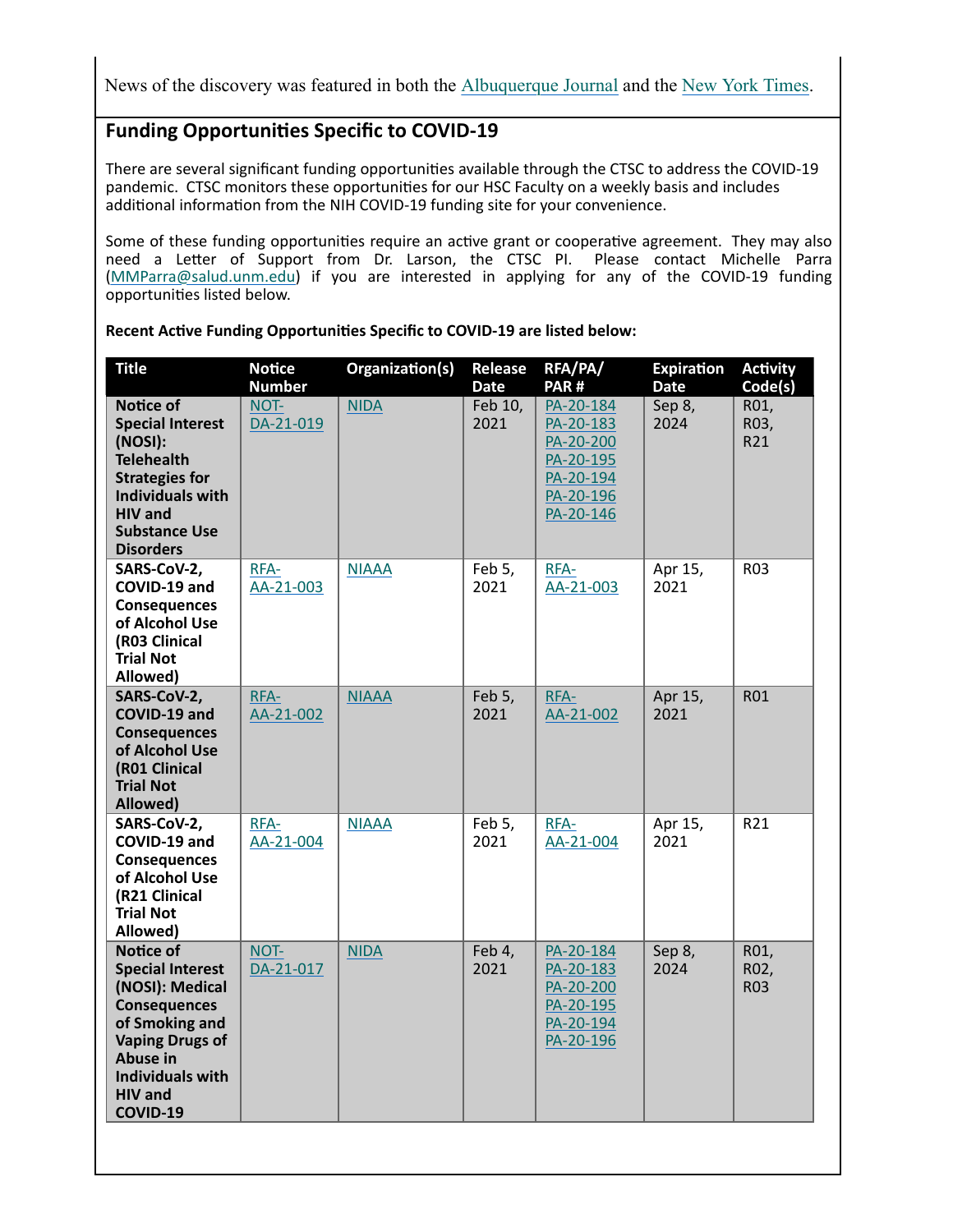| Notice of<br><b>Special Interest</b><br>(NOSI):<br><b>Complement in</b><br><b>Basic</b><br>Immunology<br>(CIBI)                                                                                                                                                                                                                                                           | NOT-<br>Al-21-008 | <b>NIAID</b> | Feb 4,<br>2021 | PA-20-185<br>PA-20-195                                                                  | Jan 8,<br>2023  | R01,<br>R21         |
|---------------------------------------------------------------------------------------------------------------------------------------------------------------------------------------------------------------------------------------------------------------------------------------------------------------------------------------------------------------------------|-------------------|--------------|----------------|-----------------------------------------------------------------------------------------|-----------------|---------------------|
| <b>Notice of</b><br><b>Special Interest</b><br>(NOSI): Urgent<br>Competitive<br><b>Revisions and</b><br>Administrative<br><b>Supplements</b><br>for Research at<br><b>NIMHD</b><br><b>Research</b><br><b>Centers in</b><br><b>Minority</b><br><b>Institutions</b><br>(RCMI U54s) on<br><b>SARS-CoV-2</b><br><b>Vaccine</b><br>Hesitancy,<br>Uptake, and<br>Implementation | NOT-<br>MD-21-012 | <b>NIMHD</b> | Feb 4,<br>2021 | PA-20-272<br>PA-18-935<br>(Urgent<br>Supplement)                                        | May 4,<br>2021  | 333                 |
| Notice of<br><b>Special Interest</b><br>(NOSI): Long-<br><b>Term</b><br>Neurocognitive<br><b>Consequences</b><br>of COVID-19 in<br><b>Individuals</b><br>Living with HIV<br>and Substance<br><b>Use Disorders</b>                                                                                                                                                         | NOT-<br>DA-21-018 | <b>NIDA</b>  | Feb 3,<br>2021 | PA-20-184<br>PA-20-183<br>PA-20-200<br>PA-20-195<br>PA-20-194<br>PA-20-196<br>PA-20-146 | Sep 8,<br>2024  | R01,<br>R03,<br>R21 |
| <b>Notice of</b><br><b>Special Interest</b><br>(NOSI):<br>Administrative<br><b>Supplement</b><br><b>Opportunity to</b><br><b>Study the</b><br>Impact of<br>COVID-19 on<br><b>Global Cancer</b><br><b>Prevention and</b><br><b>Control</b>                                                                                                                                 | NOT-<br>CA-21-033 | <b>NCI</b>   | Feb 3,<br>2021 | PA-20-272                                                                               | Apr 1,<br>2021  | 333                 |
| Notice of<br><b>Special Interest</b><br>(NOSI):<br>Administrative<br><b>Supplements</b><br>for the Clinical<br>and<br><b>Translational</b><br><b>Science Award</b><br>(CTSA) Program<br>to Address<br><b>COVID-19 Public</b>                                                                                                                                              | NOT-<br>TR-21-017 | <b>NCATS</b> | Feb 3,<br>2021 | PA-20-272                                                                               | Aug 17,<br>2024 | 333                 |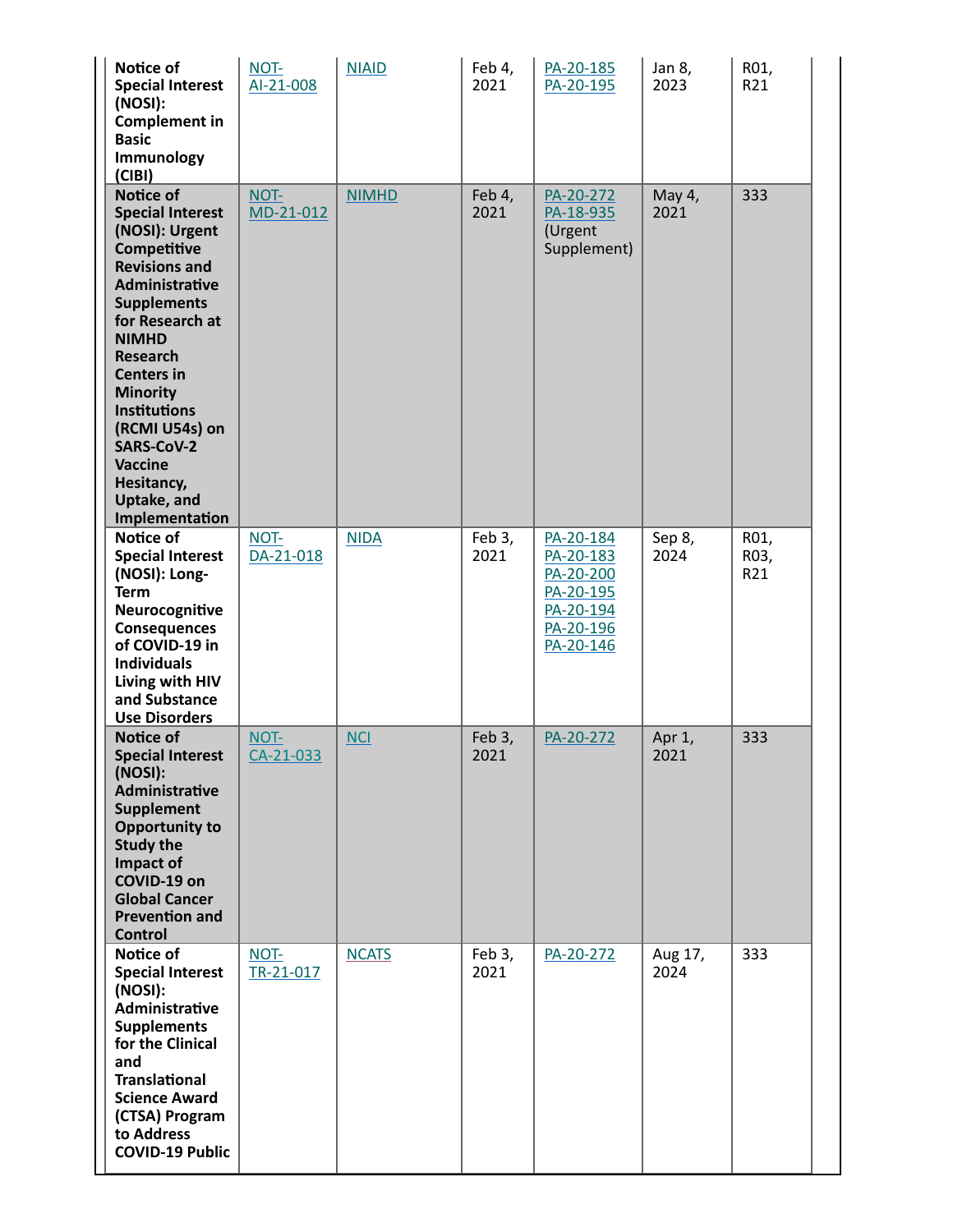| <b>Health Needs</b>                                                                                                                                                                                                           |                   |                     |                 |                                                                                                                                                               |                 |                                                 |
|-------------------------------------------------------------------------------------------------------------------------------------------------------------------------------------------------------------------------------|-------------------|---------------------|-----------------|---------------------------------------------------------------------------------------------------------------------------------------------------------------|-----------------|-------------------------------------------------|
| <b>Notice of Intent</b><br>to Publish a<br><b>Funding</b><br><b>Opportunity</b><br>Announcement<br>for SARS-CoV-2,<br>COVID-19 and<br><b>Consequences</b><br>of Alcohol Use<br>(R21 Clinical<br><b>Trials Not</b><br>Allowed) | NOT-<br>AA-21-003 | <b>NIAAA</b>        | Jan 27,<br>2021 |                                                                                                                                                               | Feb 28,<br>2021 |                                                 |
| <b>Notice of Intent</b><br>to Publish a<br><b>Funding</b><br>Opportunity<br>Announcement<br>for SARS-CoV-2,<br>COVID-19 and<br><b>Consequences</b><br>of Alcohol Use<br>(R01 Clinical<br><b>Trials Not</b><br>Allowed)        | NOT-<br>AA-21-001 | <b>NIAAA</b>        | Jan 27,<br>2021 |                                                                                                                                                               | Feb 28,<br>2021 |                                                 |
| Notice of<br><b>Special Interest</b><br>(NOSI): NIDCR<br><b>Support for</b><br><b>Research on the</b><br>Physiological<br>Involvement of<br><b>Oral Cavity in</b><br><b>Coronavirus</b><br>Disease 2019<br>(COVID-19)         | NOT-<br>DE-21-001 | <b>NIDCR</b>        | Jan 26,<br>2021 | PA-20-185<br>PA-20-195                                                                                                                                        | May 28,<br>2023 | R01,<br>R21                                     |
| Notice of<br><b>Special Interest</b><br>(NOSI): Aging-<br>Relevant<br><b>Behavioral and</b><br><b>Social Research</b><br>on Coronavirus<br>Disease 2019<br>(COVID-19)                                                         | NOT-<br>AG-21-015 | <b>NIA</b>          | Jan 26,<br>2021 | PA-20-183<br>PA-20-184<br>PA-20-185<br>PA-20-200<br>PA-20-194<br>PA-20-196<br>PA-20-195<br>PAR-19-374<br>PAR-19-314<br>PAR-19-070<br>PAR-19-071<br>PAR-20-070 | May 28,<br>2023 | R01,<br>R03,<br>R21,<br>U19,<br>P01,<br>R21/R33 |
| Notice of<br><b>Special Interest</b><br>(NOSI): Effects<br>of smoking and<br>vaping on the<br>risk and<br>outcome of<br>COVID-19<br>infection                                                                                 | NOT-<br>DA-21-011 | <b>NIDA</b>         | Jan 26,<br>2021 | PA-20-184<br>PA-20-183<br>PA-20-200<br>PA-20-195<br>PA-20-194<br>PA-20-196<br>PA-20-146                                                                       | Sep 8,<br>2024  | R01,<br>R03,<br>R21                             |
| Immune<br>Development in<br><b>Early Life</b><br>(IDEaL) (U19                                                                                                                                                                 | RFA-<br>AI-20-078 | <b>NIAID, NIEHS</b> | Jan 12,<br>2021 | RFA-<br>AI-20-078                                                                                                                                             | Jun 5,<br>2021  | U19                                             |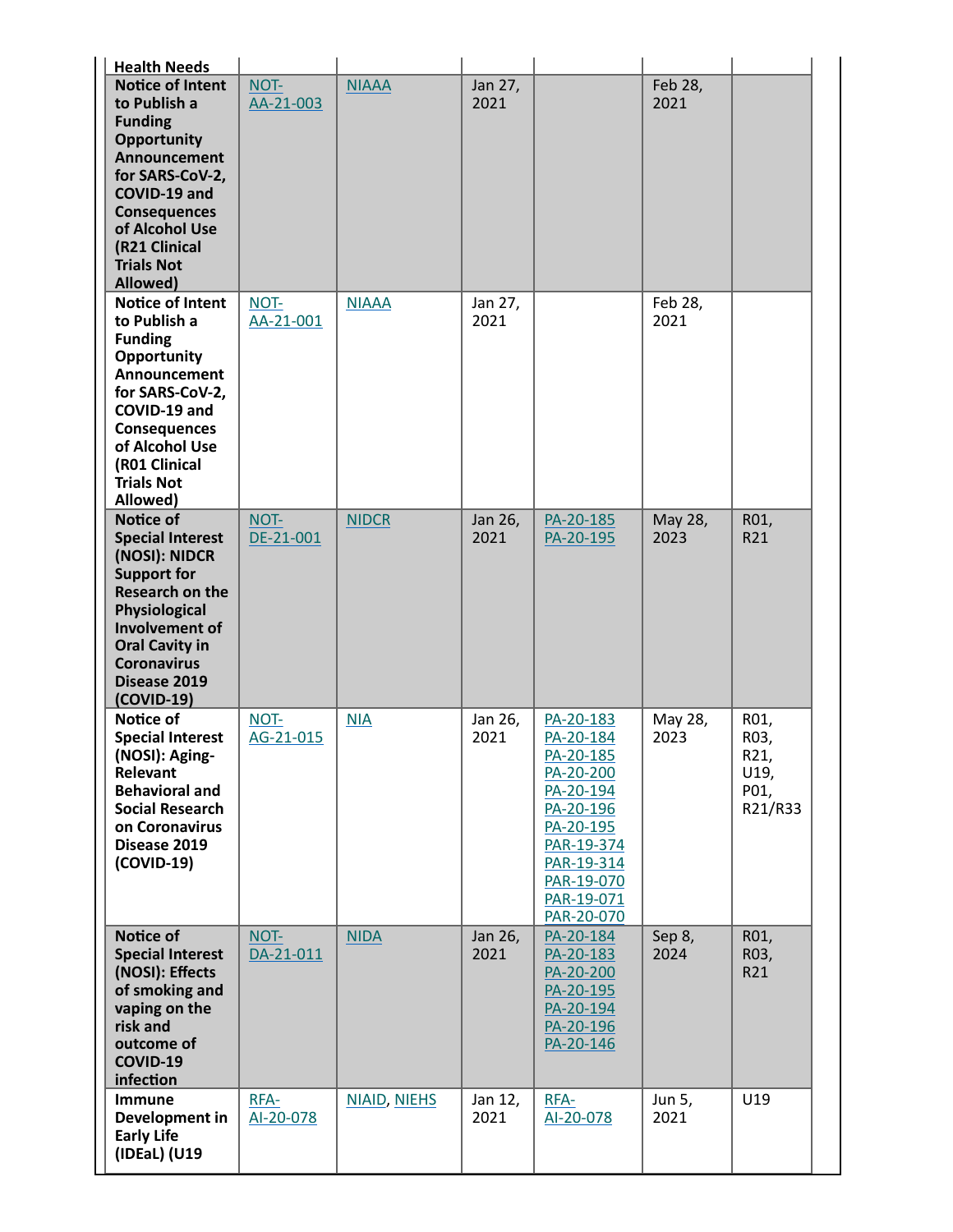| <b>Clinical Trial Not</b><br>Allowed)                                                                                                             |                   |                     |                 |                                                                  |                 |                         |
|---------------------------------------------------------------------------------------------------------------------------------------------------|-------------------|---------------------|-----------------|------------------------------------------------------------------|-----------------|-------------------------|
| <b>Immune</b><br>Development in<br><b>Early Life</b><br>(IDEaL) (U01<br><b>Clinical Trial Not</b><br>Allowed)                                     | RFA-<br>AI-20-077 | <b>NIAID, NIEHS</b> | Jan 12,<br>2021 | RFA-<br>AI-20-077                                                | Jun 5,<br>2021  | U01                     |
| Notice of<br><b>Special Interest:</b><br>Promoting<br>Research on<br>COVID-19 and<br>Rheumatic,<br>Musculoskeletal<br>and Skin<br><b>Diseases</b> | NOT-<br>AR-21-012 | <b>NIAMS</b>        | Jan 5,<br>2021  | PA-20-185<br>PA-20-195<br>PAR-21-055<br>PAR-21-054<br>PAR-21-053 | Nov 19,<br>2021 | R01,<br>R <sub>02</sub> |

If you are interested in applying for any of the grants, please email Michelle Parra (MMParra@salud.unm.edu).

For a full listing of COVID-19 through NIH, please access the following site: https://grants.nih.gov/grants /guide/COVID‐Related.cfm.

# Menu of Services & Resources

- ꞏ **BiostaƟsƟcs Support**
- ꞏ **Brain & Behavioral Disorders**
- ꞏ **CiƟng the Clinical & TranslaƟonal Science Center**
- ꞏ **Clinical Trials ParƟcipant Clinical InteracƟons**
- ꞏ **Community Engagement**
- ꞏ **Community Health Network**
- ꞏ **Database Mining**
- ꞏ **Drug Repurposing**
- ꞏ **KL2 Scholars**
- ꞏ **Intramural Funding**
- ꞏ **Laboratory Services**
- ꞏ **Pilot Funding**
- **Trial Innovation Network**
- ꞏ **Quality & Efficiency**
- ꞏ **Regulatory Knowledge & Support**
- ꞏ **Rural Health Research**
- **Team Science & Commercialization**
- ꞏ **Training**
- **Vulnerable Populations**

### Administration

### Tracking & Evaluation (T&E)

The Tracking and Evaluation Team is piloting a new "Common Metric" called the Median Accrual Metric. This metric is intended to look at our CTSC's ability to recruit and retain research participants. This metric will look at the entire calendar year for 2020 and will be reported in August of 2021.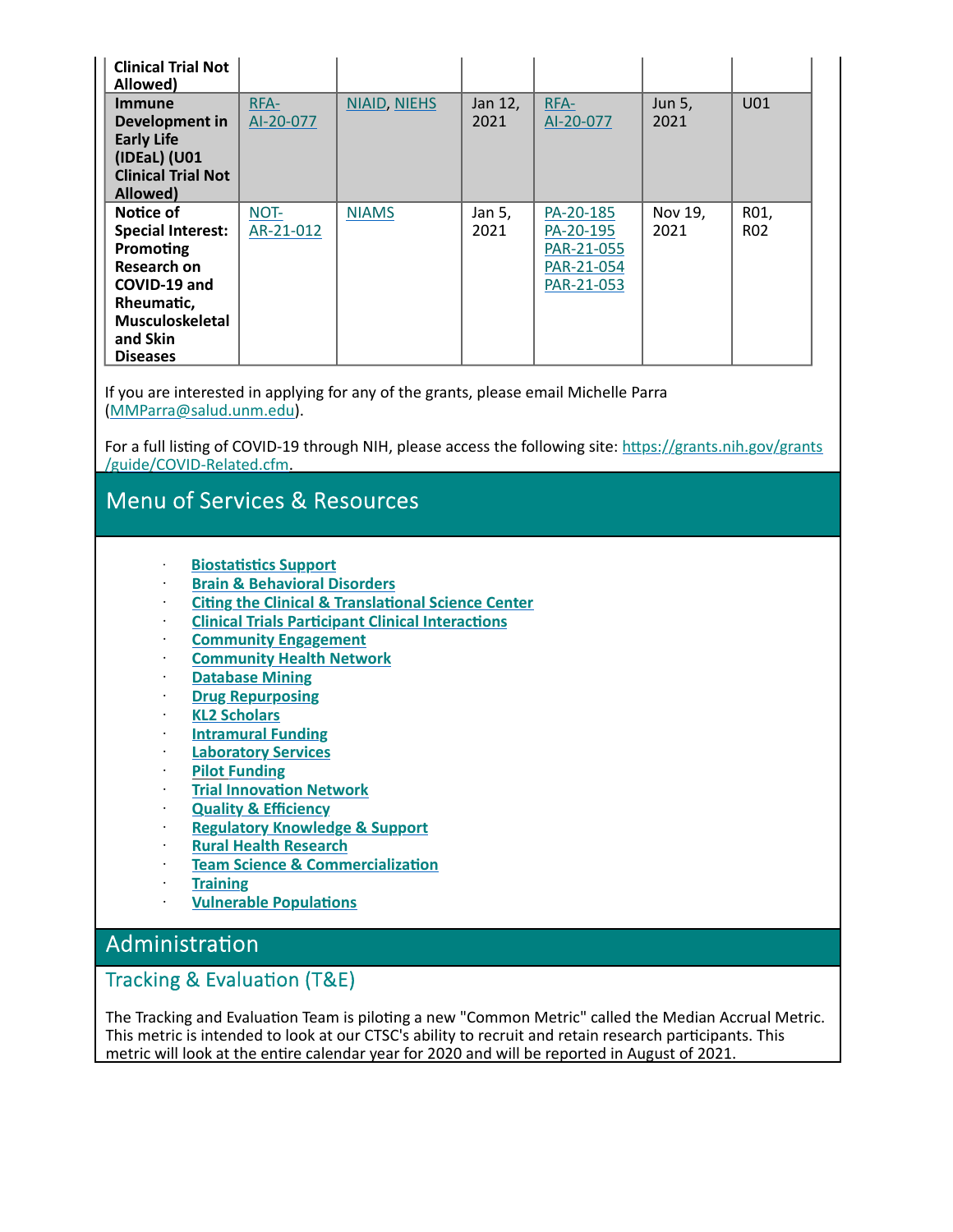## Quality & Efficiency (Q&E)

The Quality and Efficiency Team continues to work on two specific process improvements initiatives. These two projects will conclude in June of 2021 and will be evaluated for how the projects impacted our CTSC.

### *<u>Informatics</u>*

We are currently working with three investigators in the Cerner Learning Health Network. Two studies were approved by the Cerner governance committee prior to December 2020. These two projects are using the COVID dataset, one project got approved in January for data access using UNM HSC real world data (RWD). We are learning the process with these projects for accessing and retrieving the data that is needed for the Investigators. For more information about the Cerner Learning Health Network please contact mvalencia‐reed@salud.unm.edu.

If you are interested in getting aggregate counts to determine if a project is viable please put in a request though the CTSC data request portal https://ctsc.health.unm.edu/apps/data-request-landing/ and Indicate research and use category "HealthFacts", in notes please indicate request is for Cerner RWD.

# **Community & Collaboration (C&C)**

### Community Engagement & Research Core (CERC)

#### *DIPeX Training May 12‐14, 2021*

The Health Experiences Research Network is offering a virtual training from May 12th to May 14th, 2021 via Zoom. All attendees will be trained on the implementation of the Database of Individual Patients' Experiences (DIPEx) methodology, topic selection, recruitment, qualitative interviewing, and online module development.

The price of this training is \$180 for students and residents and \$380 for all others. If you are a faculty or staff member at the University of New Mexico then there is an option for using tuition remission as well. Please register here. More information will be sent over the coming months regarding a brief, mandatory asynchronous training course and meeting.

If you have any questions about the training please contact Jeff Carter at jeacarter@salud.unm.edu for more information. Thank you!

#### Team Science & Commercialization

CTSC promotes several events a year to promote Team Science and Commercialization- including both Hackathon and BioVenture. Promoting collaboration across academic disciplines, scientists are able to bring together ideas and fill in gaps to help move research out of the lab and into the market.

These events bring together clinicians, engineers, entrepreneurs, programmers, scientists, and students to form teams that worked to develop healthcare innovations and design a pitch allowed participants to practice skills necessary to begin the process of commercialization, a vital step to ensure technologies can reach patients.

As we start to plan for the upcoming BioVenture, we ask that you take a quick survey and let us know your thoughts: https://ctsctrials.health.unm.edu/redcap/surveys/?s=LK8R89TYDE.

For additional information and to register for upcoming Synergy meetings, please visit the webpage: https://hsc.unm.edu/research/ctsc/programs/team-science.html.

Find out more about ASCEND Hub resources and activities on the ASCEND Hub website: https://ascendhub.org/.

**Translational Endeavors (TE)**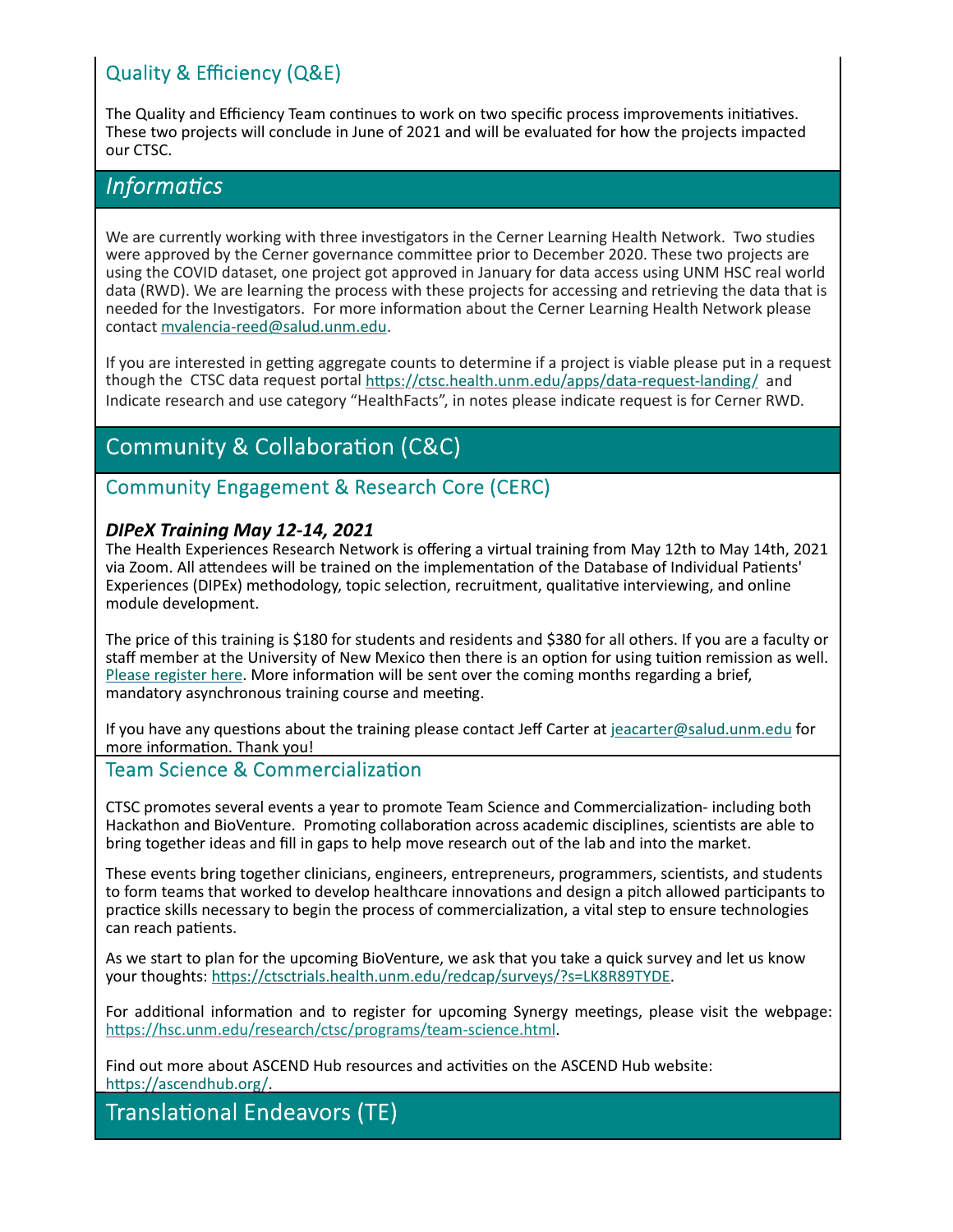## Translational Workforce Development (TWD)

#### *Write to Excite NIH Grant Reviewers*

The NIAID recently released a short arƟcle, "*WriƟng a Winning ApplicaƟon—Write To Excite"* that described some great ways to engage your reviewers' interest. If you were intrigued by this article and want to learn more about how to build excitement in grants, sign up for the CTSC's 2-hour course on NIH grantsmanship. This Zoom session is appropriate for anyone looking for ways to improve their NIH grant strategy.

For more information, contact Regis Lacher at rlacher@salud.unm.edu.

#### Pilot Awards

The UNM CTSC provides a variety of Pilot Award Programs that distribute intramural funding for clinical and translational research at the Health Sciences Center, including two rounds of funding for our standard RFAs annually. To access a Funding Calendar of CTSC opportunities, please use this link: https://hsc.unm.edu/research/ctsc/pilot-funding/funding-calendars/index.html.

Please visit our web site at https://hsc.unm.edu/research/ctsc/pilot-funding/index.html for additional information.

# **Research Methods (RM)**

Biostatistics, Epidemiology, and Research Design (BERD)

### *BiostaƟsƟcs ConsultaƟon Services Available at CTSC*

The Biostatistics, Epidemiology, and Research Design (BERD) Core provides consultation and services, novel tools and methods intended to solve problems, and address barriers to the conduct of clinical and translational research. Services are open to all Health Sciences investigators (staff, students, and faculty) to understand the methodological aspects of their research for planning their projects, including power analysis, sample size, and research design for intermural and extramural grant submissions.

If you have a current pilot study that requires biostatical support, please schedule appointments as soon as possible.

Are you interested in applying for a pilot study? It is strongly recommended that you make an appointment with one our biostatisticians prior to your submission. Our expert biostatisticians can help in the initial stages of project development.

Appointments are available; but do fill up quickly. To schedule an appointment, please contact HSC-CTSCbiostats@salud.unm.edu. Services are offered Monday through Friday.

Please visit our web site: http://hsc.unm.edu/research/ctsc/biostatistics/index.html.

### Regulatory Knowledge & Support (RKS)

#### **IRB Post Approval Monitoring (PAM) & Audits**

The UNMHSC Human Research Protections Office is committed to ensuring that all approved research is conducted in accordance with the IRB approved protocol, federal and state regulations, UNM's institutional policies, and the ethical principles outlined in the Belmont Report. The primary goal of the compliance monitoring is to provide the most current information to investigators through education, training, and monitoring. Upon selection for a PAM, the Principal Investigator will be notified in writing two weeks in advance.

The reason(s) for on-site review may include:

- random selections as part of a regular PAM cycle
- **When IRB have cause that a non-compliance has occurred,**
- when there is unanticipated problems involving risk to subjects or others
- subject or whistleblower complaints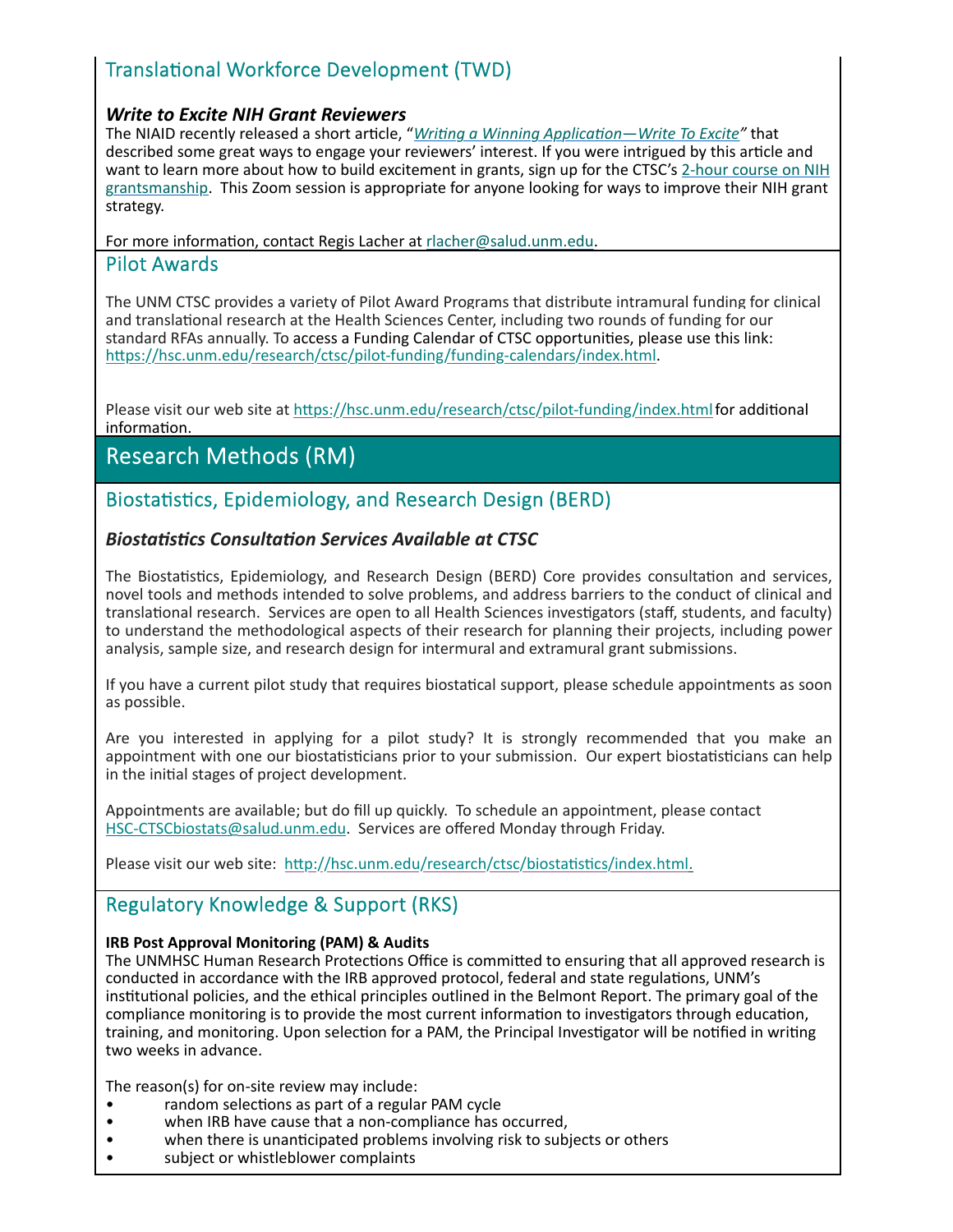requests by an investigator to review their human subject processes

The CTSC Regulatory Knowledge Support (RKS) can provide investigators assistance in preparing for their Post Approval Monitoring visit.

Please contact the CTSC Research Concierge @ HSC-CTSCResearchConcierge@salud.unm.edu for knowledge, assistance and updates regarding any regulatory requirements.

http://hsc.unm.edu/research/ctsc/regulatory-knowledge-and-support/index.html

# Hub Research Capacity (HRC)

### Integrating Special Populations (ISP)

The Health Experiences Research Network, launched in 2014, is a partnership between researchers at University of Wisconsin‐Madison, Johns Hopkins University, Oregon Health & Science University, Yale University, University of New Mexico, University of Utah-Salt Lake City, and the Veterans Administration. We're using our combined talents as researchers, innovators, and health care professionals, and our experiences as patients, parents, caregivers, and advocates to bring you real information on the experience of health and illness from a wide range of patients. HERN is committed to implementing the Database of Individual Patient Experiences (DIPEx) methodology in the United States so that each qualitaƟve research study is conducted with rigor and its corresponding public‐facing web‐based "module" is interpretive, deeply descriptive, and holistic. The systemic qualitative research methods develop the modules: 1. Represent diverse perspective, respect expertise that comes with "Lived" experiences, deeply engage participants, learn from advisors, analyze with rigor, and organize and present participant stories and lastly disseminate widely.

Once we have our established themes, they are presented as web‐based modules at www.healthexperiencesusa.org. What we learned is organized by categories and topics that help visitors to the website discover what is relevant to them. We take special care to retain the voices of those we interviewed, and include relevant clinical and background information. (source: www.healthexperiencesusa.org)

The UNM CTSC ISP team will be hosting a national web based training for researchers and staff interested in learning about using this methodology on **May 12‐14, 2021**. To learn more, please contact Heidi Rishel‐Brakey at hrishelbrakey@salud.unm.edu.

### Participant Clinical Interactions (PCI)

Dr. John Durkin is the Principal Investigator for Pfizer's, Placebo-Controlled Safety Study of PF-06651600 in Adults and Adolescents with Alopecia Areata. This study will investigate PF-06651600 in participants with Alopecia Areata (AA) to assess the efficacy of the drug compared to placebo on hair regrowth in adult and adolescent participants.

According to the National Alopecia Areata Foundation, there are as many as 6.8 million Americans affected by AA, which causes hair loss on the scalp, face and other areas of the body. AA is an autoimmune disease affecting people of all ages, both genders, and all ethnic groups. Researchers do not know what triggers the immune system to attack healthy hair follicles.

CTSC is supporting Dr. Durkin in this study by providing Regulatory Support, Participant Recruitment Services and Participant Clinical Interaction Services. In offering these services to Principal Investigators, CTSC assists in bringing impactful treatment to such disease states as AA.

For more information about the CTSC PCI unit, please email George Garcia at gemgarcia@salud.unm.edu.

Community Health Network (CHN)

The Community Health Network (CHN) continues to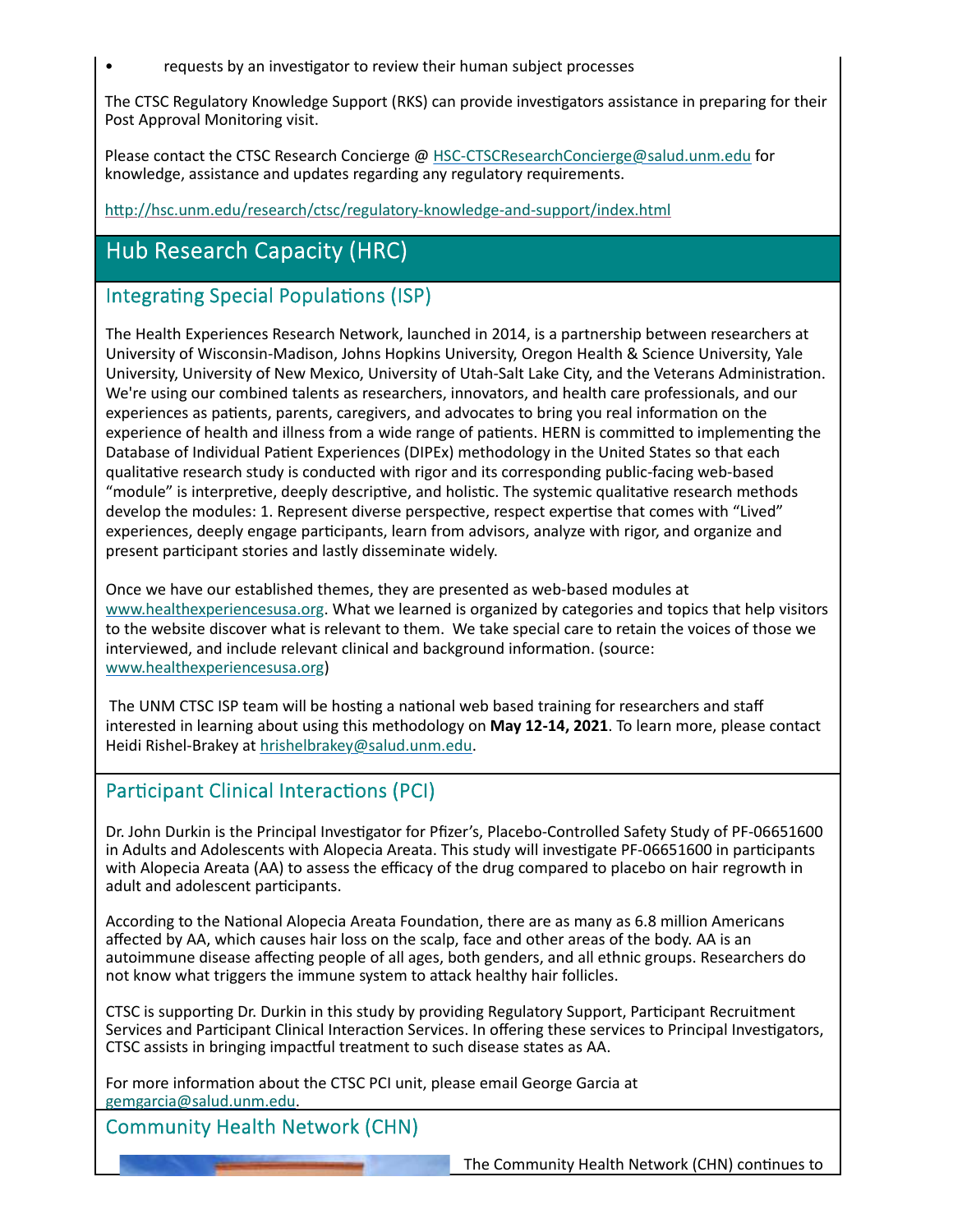

make connections with our neighboring communities in rural New Mexico. Cynthia Killough, the program manager, has been attending as many virtual community health council meetings around the state as possible. These meetings provide a wealth of information about health disparities and concerns that are important to rural communities. The meetings also provide a way for Cynthia to introduce health research at UNM and help break down stigma associated with research in general.

February 10<sup>th</sup>, 2021, was Public Health Day at the New Mexico Legislature and things looked a bit different this year. Pre‐pandemic, Public Health Day is an in‐person event held in Santa Fe at the Roundhouse (see picture). Different organizations interested in various aspects of New Mexico health set up booths at the Roundhouse, meet, network and connect with others, including state legislators. As a virtual event, Cynthia attended the New Mexico Health Alliances' community health council showcase. During the showcase, representatives and coordinators of a few health councils presented and spoke about health concerns and projects specific to their counties. It was great to see folks, albeit virtually, from the various health councils that Cynthia attends monthly & continue to learn from these community experts.

# **Network Capacity (NC)**

### Trial Innovation Network (TIN)

The Trial Innovation Network is a collaborative initiative within the CTSA Program and is composed of three key partners: the CTSA Program Hubs, the Trial Innovation Centers (TICs), and the Recruitment Innovation Center (RIC).

The vision for the Trial Innovation Network is to innovatively address critical roadblocks in clinical research and accelerate the translation of novel interventions into life-saving therapies.

The Trial Innovation Network is a collaborative national network with a focus in three main areas: operational innovation, operational excellence and collaboration. The Trial Innovation Network will leverage the expertise and resources of the CTSA Program. The Trial Innovation Network will feature a single IRB system, master contracting agreements, quality by design approaches, and a focus on evidence-based strategies to recruitment and patient engagement.

The goal of the Trial Innovation Network is to not only execute trials better, faster, and more costefficiently but, importantly, to be a national laboratory to study, understand and innovate the process of conducting clinical trials.

The University of New Mexico CTSC has been a part of the Trial Innovation Network and as a result has been a participating site in several studies that impact a variety of disease states. This import work has helped connect physicians at the University of New Mexico with the clinical trials specific to their specialty. This effort has encouraged new investigators to become engaged in clinical research. This collaboration is part of the larger mission to move innovated research from the bench, to the bedside, and ultimately out into the communities in which we live.

For more information on the Trial Innovation Network, please contact George Garcia at gemgarcia@salud.unm.edu.

# Drug Discovery & Repurposing Core (DDRC)

*The DDRC is a Resource for Rapidly TranslaƟng ExisƟng Drugs into New Clinical Trials*

Do you have ideas about ways to repurpose existing FDA-approved drugs? The CTSC is here to help. Dr. Hakim Djaballah, Module Lead for the Clinical & Translational Science Center Drug Discovery and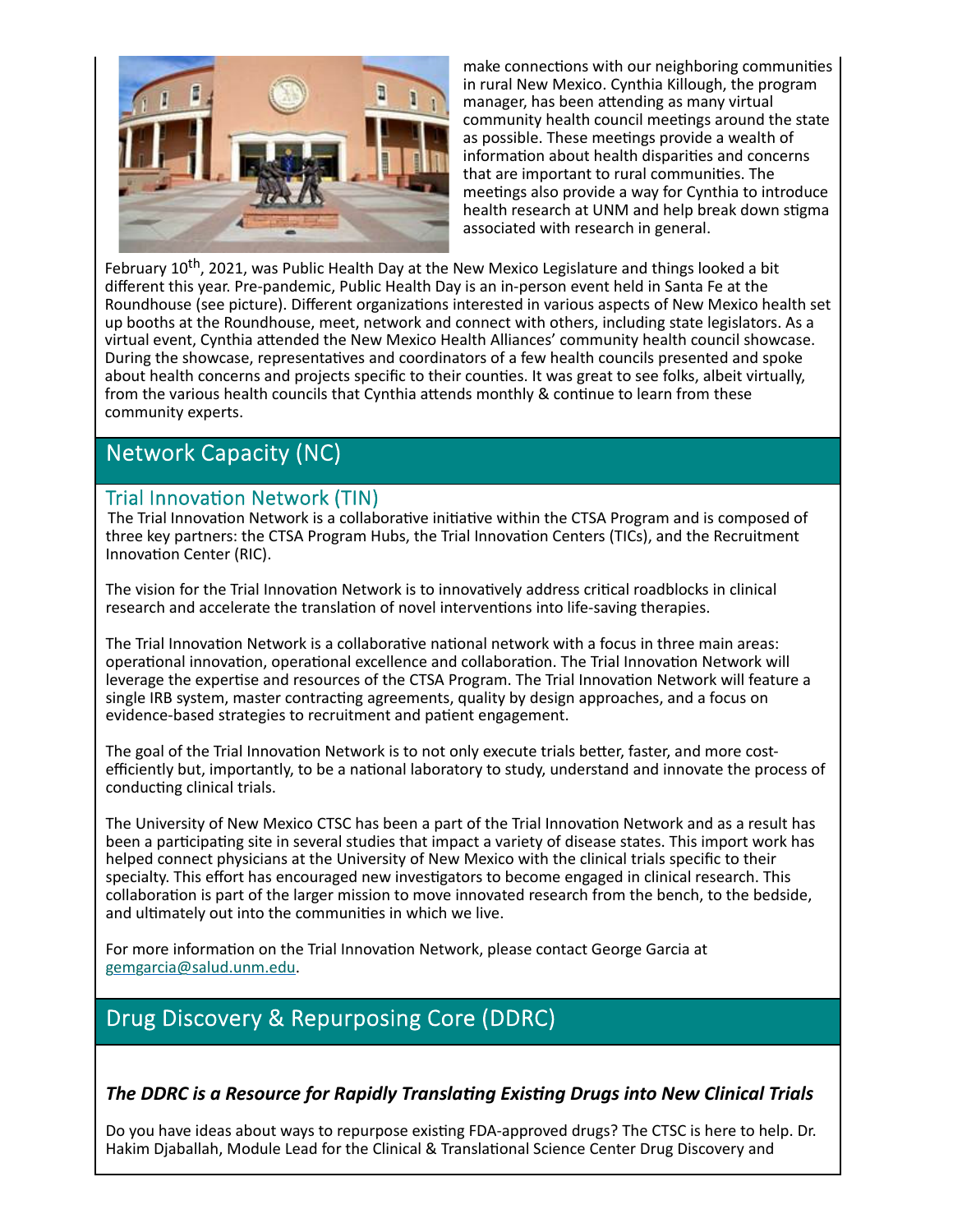Repurposing Core (DDRC) collaborates with UNM investigators other CTSCs to improve health outcomes by providing unique resources for rapidly translating existing drugs for use in new clinical trials. DDRC provides access to and operation of state-of-the-art technology in drug rescue, repurposing, and repositioning through innovative tools that support investigators and start-up companies. Additionally, DDRC provides support and guidance in translating pilot projects from preclinical proof-of-principle to clinical proof‐of‐concept as well as helps to develop first‐in‐human clinical trials.

For additional information or to become a DDRC member, please visit the DDRC (formerly DR3N) webpage- https://hsc.unm.edu/research/ctsc/dr3n/index.html

# Opioid-Use Populations with Integration, Outreach, Informatics, and Drug Discovery (OPIOIDD)

Please stay tuned for upcoming announcements about the work of Kimberly Page PhD, MPH, and her team, in conjunction with New Mexico communities and the CTSC cores.

The new NCATS study "Collaborative care teams for hospitalized patients with opioid use disorders: Translating evidence into practice" will be supported at UNM by Kimberly Page (pagek@salud.unm.edu). other faculty, and Dr. Page's team.

If you would like more information on this vital effort, please contact Dr. Page at pagek@salud.unm.edu.

### Clinical Laboratory (T-Laboratory)

The CTSC Translational Laboratory (T-Laboratory) is comprised of 6,000 square feet of wet-lab space, located in the newly renovated CTSC Building. The T‐Laboratory offers state‐of‐the‐art equipment and technical assistance with laboratory techniques for UNM HS investigators. The experienced staff of the T-Laboratory provide specialized laboratory support, customized to meet the needs of the investigators in all aspects of research including protocol/assay development, budget preparation, and testing of patient samples for various assays. The T-Laboratory provides sample preparation and technical support for other non-CTSC resources such as UNM Shared Flow Cytometry and High Throughput Screening Resource, and KUSAIR Small Animal Imaging. In addition, our staff will provide training to UNM HS investigators staff on molecular techniques, clinical techniques, or equipment. There are three options for utilization of CTSC T-Laboratory Services:

- Option A: Full Service Sample Testing
- Option B: Equipment Utilization by Investigator
- Option C: Preparation of Investigator's Experiments or Train Investigator's Staff to Perform Assays and Equipment.

Additionally, the CTSC Clinical Laboratory develops and carries out research-related sample analyses for UNM HS invesƟgators, researchers throughout the United States and world, as well as corporate funded research projects.

#### *New Point of Contact for T‐Lab*

Debbie Lovato has been selected to serve as the T-Lab lead and point of contact. Debbie has over 20 years' experience in research at UNM. You can reach Debbie at dlovato@salud.unm.edu

For questions, please contact HSC-CTSCResearchConcierge@salud.unm.edu.

### Citing the CTSC

When citing the CTSC, please be sure to include our Grant numbers: